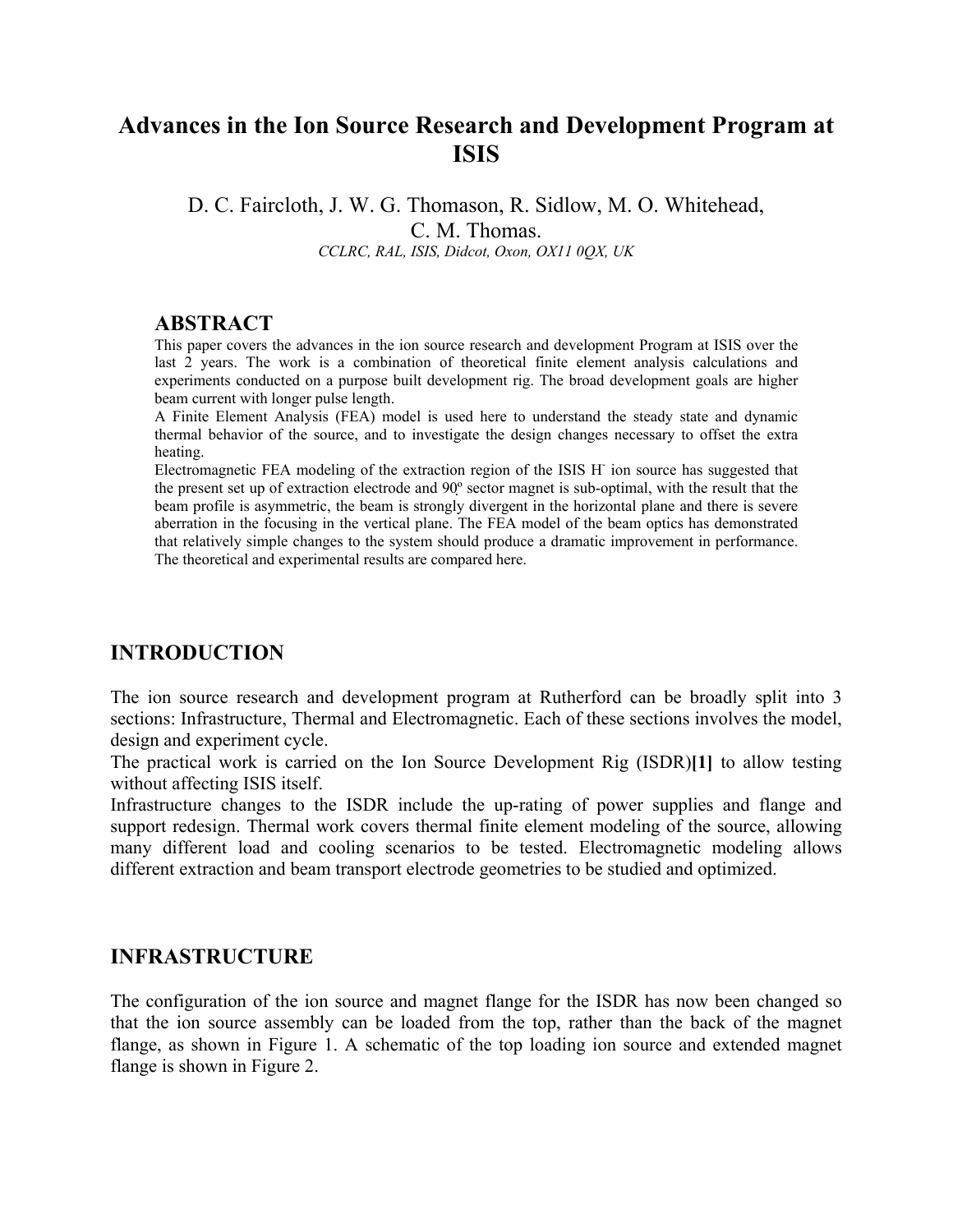

Figure 1: The top loading ion source mounting flange. Figure 2: Schematic of the top loading ion source.

This allows greater flexibility for future source developments, where additional space for scaling of source components or more aggressive cooling strategies can be provided by inserting a spacer ring between the ion source flange and the magnet flange. The penalty for this innovation, however, is that the source has had to be moved back by about 200 mm from its original position. The emittance scanners on the ISDR were designed for use with the ISIS RFQ test stand**[2]**, and were only required to scan over  $\sim$ 30 mm to cover the maximum extent of the Low Energy Beam Transport beampipe. This means that, with the distance from the cold box front plate to the emittance scanners now increased to 685 mm (56 mm of acceleration gap and 629 mm of drift), the extent of the divergent ion beam would be larger than the range of the scanners. This problem has been addressed by modifying the scanners so that two or more separate scans can be taken and then merged to create a single scan over a range of  $\sim$ 78 mm.

The high voltage platform has been extended provide space to fit a new extract voltage power supply. The new power supply will allow an increase of the extract voltage from 17 to 25kV and an increase in pulse length up to 2.5ms. An additional 3-phase isolating transformer has also been installed to power the new extract voltage power supply.

Work is currently underway to provide a separately excitable penning field to allow the effect of penning field to be studied.

## **THERMAL**

A thorough understanding of the thermal characteristics of the ISIS ion source is essential if operation is to be extended to the higher duty factors, whilst maintaining an optimal regime for H<sup>−</sup> ion production and source lifetime.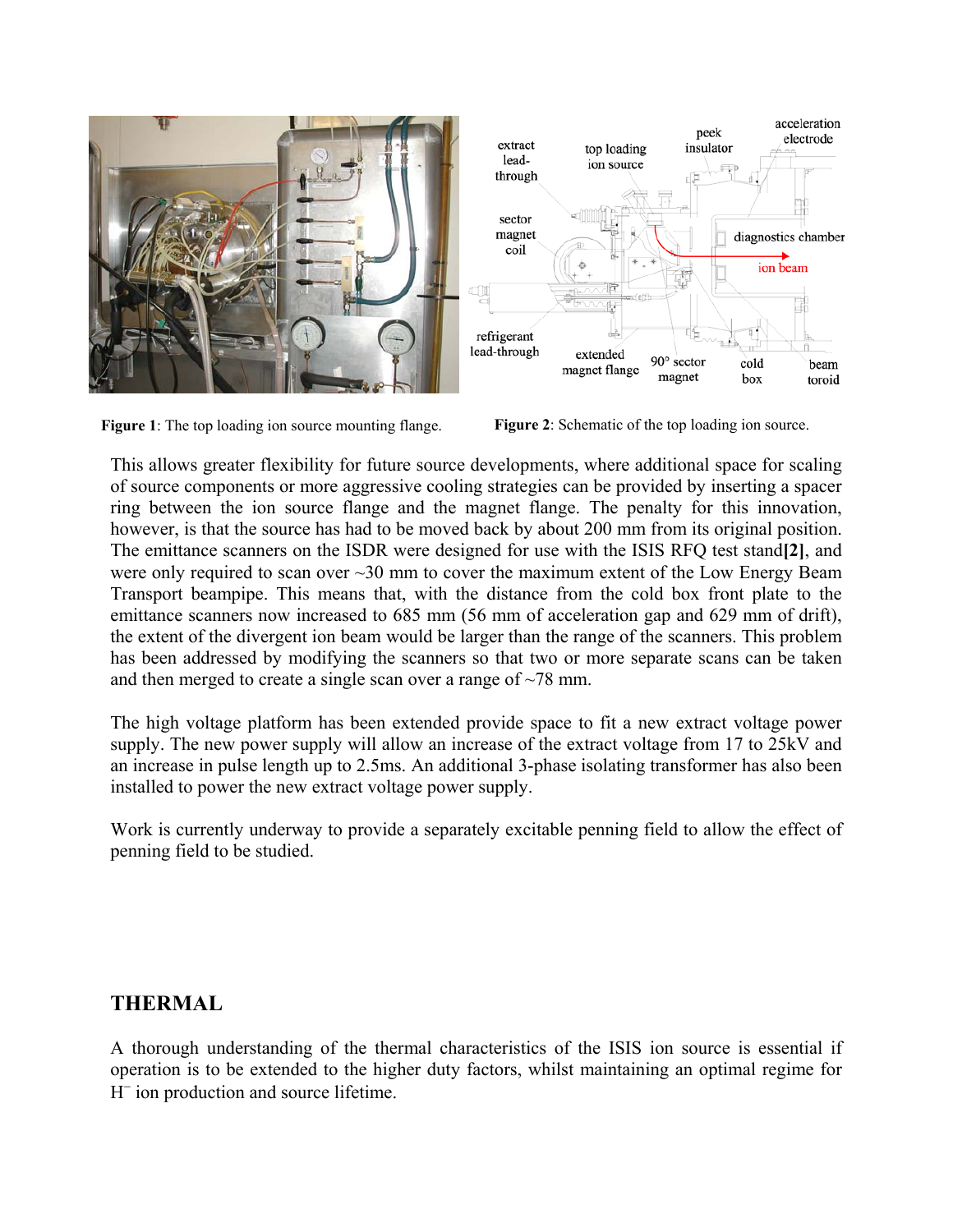

Figure 3: ALGOR thermal model of the ISIS ion source. Figure 4: Component temperatures from the steady state model.

Figure 3 shows the model of the ion source. The source is of the Penning type, comprising a molybdenum anode and cathode between which a low pressure hydrogen arc is struck. Hydrogen and caesium are fed into the arc via holes in the anode; these can be more clearly seen in Figure 4. The anode and cathode are housed in the stainless steel source body. The anode is thermally and electrically connected to the body, whereas the cathode is isolated from the body by means of a ceramic spacer. The whole assembly is bolted to a flange, separated by a thin layer of mica to provide electrical isolation for the cathode.

Source cooling is provided by two systems illustrated in Figure 3: air cooling via two pipes in the source body nearest the electrodes and water cooling via a channel cut into the ion source flange. Air flows along one pipe and is then returned down the other as shown in Figure 3. Air is used because of the safety hazards involved with having water close to the caesiated ion source. The ions are extracted through the slit in the aperture plate.

ALGOR**[3]** FEA software has been used for thermal modeling. The details of the model and its validation have been discussed previously**[4].** 

The typical ISIS ion source operating conditions are a 4 kW, 0.5 ms, 50 Hz arc. An assumption is made that all the electrical power as measured in the external circuit goes into heating the electrode surfaces exposed to the discharge. The arc is bounded on all sides by sections of the cathode, anode and aperture plate.

When all the parameters that correspond to normal operation of the ISIS source are applied to the model the temperatures obtained are very close to the temperatures measured in the actual source (Table 1). This provides validation that the model is realistic.

To obtain a steady state solution the average power densities over the 50 Hz cycle are applied to the electrode surfaces.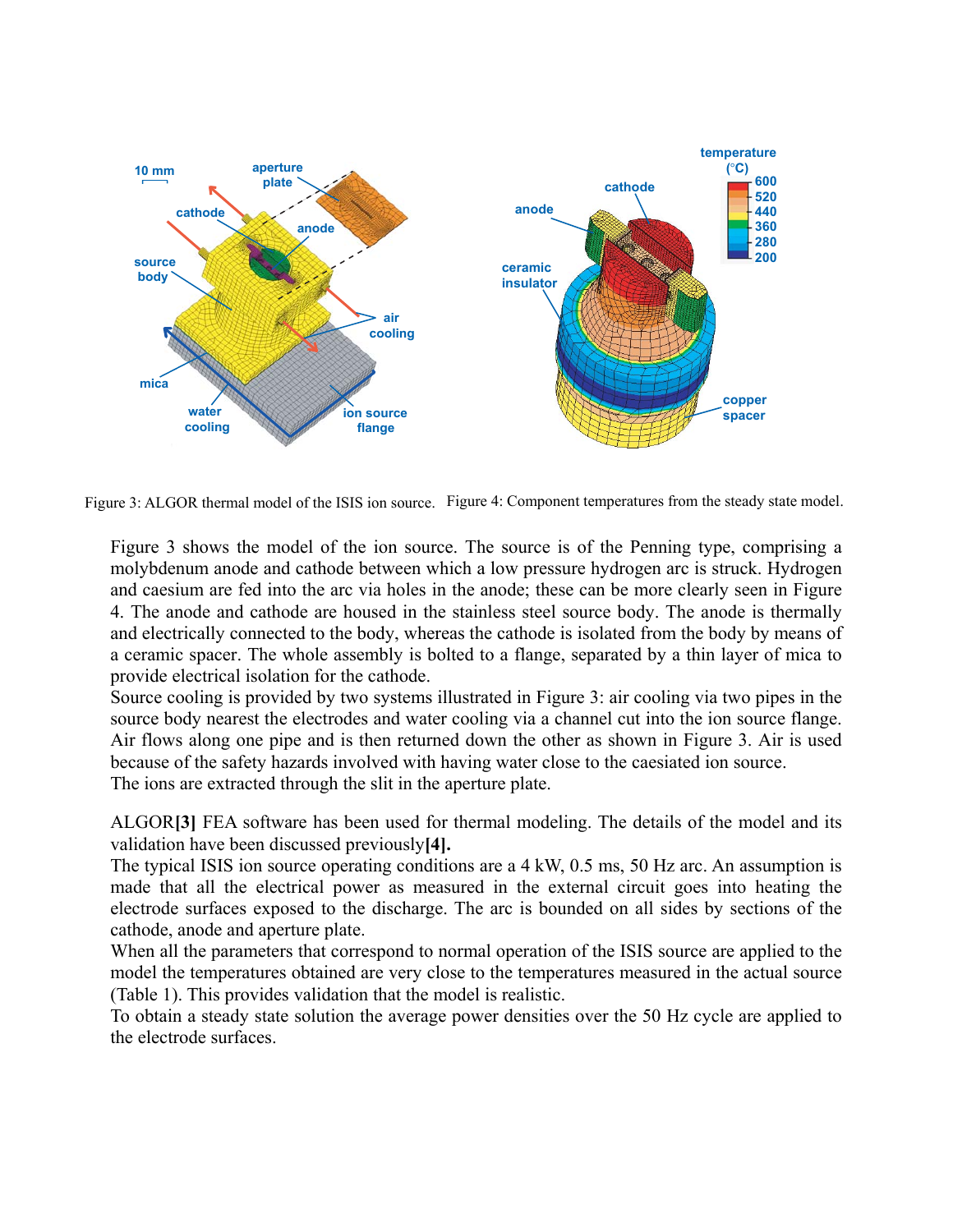| Location    | From Model          | <b>Actual ISIS</b> |                |           |
|-------------|---------------------|--------------------|----------------|-----------|
|             | <b>Thermocouple</b> | Surface            | Difference     |           |
| Anode       | 456°C               | 496°C              | 40°C           | 400-600°C |
| Cathode     | $501^{\circ}$ C     | $585^{\circ}$ C    | $84^{\circ}$ C | 440-530°C |
| Source Body | $416^{\circ}$ C     | 441°C              | $25^{\circ}$ C | 390-460°C |

**Table 1:** Theoretical thermocouple, electrode surface and actual thermocouple temperatures.

In normal operation the source temperatures are monitored using three thermocouples: Cathode, Anode and Source Body. All these thermocouples are positioned some distance from the electrode surfaces exposed to the arc plasma so they do not give actual surface temperatures. The realistic model of the source allows this difference between measured and surface temperature to be calculated, Table 1. The difference between these values depends on the distance between the measurement point and the electrode surface. It is greatest for the cathode because the measurement point is at the very base of the cathode.

The electrode surface temperatures are an important factor when considering the performance of the ion source as these surfaces play an important role in the plasma physics of the arc; the caesiation of the surface is temperature dependent for example.

The aim of the modelling work is to find out what is required to maintain the electrode surfaces at the temperatures in the current source whilst increasing the duty cycle.

The duty cycle is doubled to 1 ms and the cooling represented by a Heat Transfer Coefficient (HTC) in the head and flange increased. Figure 5 shows the results.



**Figure 5:** 1 ms duty source steady state temperatures for increased cooling.

Without increasing the cooling, the source temperatures approximately double. As the water and air flow rates are increased the anode and source body temperatures come down together, however the cathode surface temperature decreases more slowly. This is because the cathode is thermally isolated from the cooling systems by the layer of mica and the ceramic insulator. For a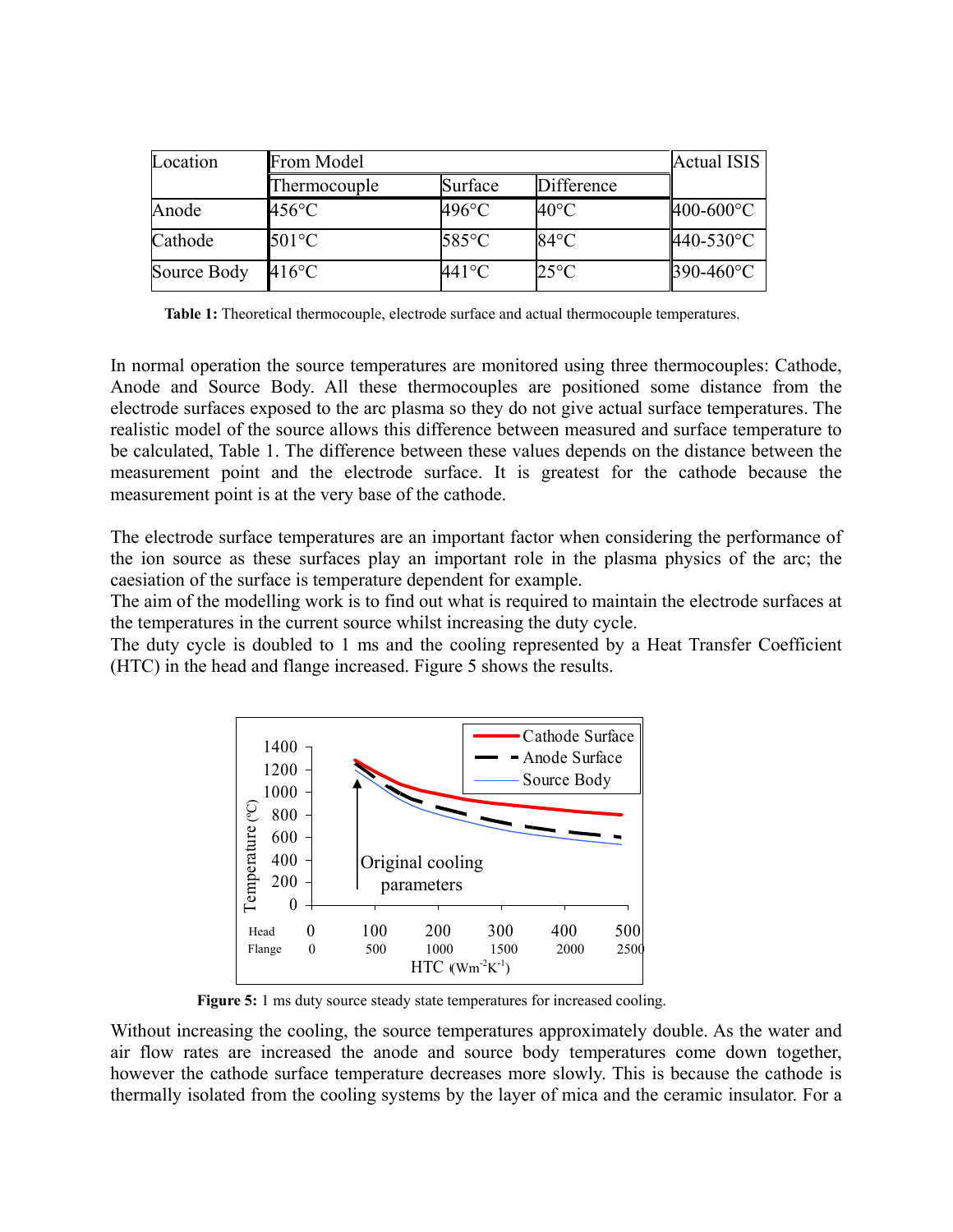1 ms duty cycle there is no combination of coolant flow rates that will produce the original surface operating temperatures.

Mica is a very poor thermal conductor. To improve the cooling to the cathode the layer of mica is removed from the model. With the mica removed the steady state surface temperatures shown in Table 1 can be reached easily for a 1 ms duty cycle.

The mica is present to provide electrical isolation of the cathode from the flange, so in practice a thin layer of material with good electrical insulation properties and high thermal conductivity (such as aluminium nitride) will have to be used.

Removal of the mica will cause problems with source start up. It will be difficult to heat the source up to reach operating temperature. Modifications being considered include a heating element to pre-heat the cathode.

The steady state calculations only calculate the average electrode surface temperature. Using the steady state solution as a starting point it is possible to run a transient study. This allows the peak surface temperatures reached at the end of the arc on period to be calculated. To ensure accurate results the elements of the FEA model near the electrode surfaces are made very thin  $(10^{-5} \text{ m})$  in the direction of heat flux.

Figure 6 shows how the peak temperatures vary though the cycle for the 0.5 ms and 1 ms duties. During the on period there is a rapid increase in the surface temperature of the materials directly exposed to the plasma; this temperature then decays away as the arc energy dissipates into the thermal mass of the material. The peak source body temperature does not vary because it is not directly in contact with the plasma. In a similar way there is no detectable change in temperature at the thermocouple measurement points.



**Figure 6:** Anode and cathode surface temperatures for 0.5 ms and 1 ms duty cycles for the normal sized ion source calculated from the transient model.

**Figure 7:** Anode and cathode surface temperatures for 1 ms and 2 ms duty cycles for the double sized ion source calculated from the transient model.

The exact implications of this electrode surface temperature rise during the on period are poorly understood for a surface Penning ion source. The temperature rise is clearly larger for the 1 ms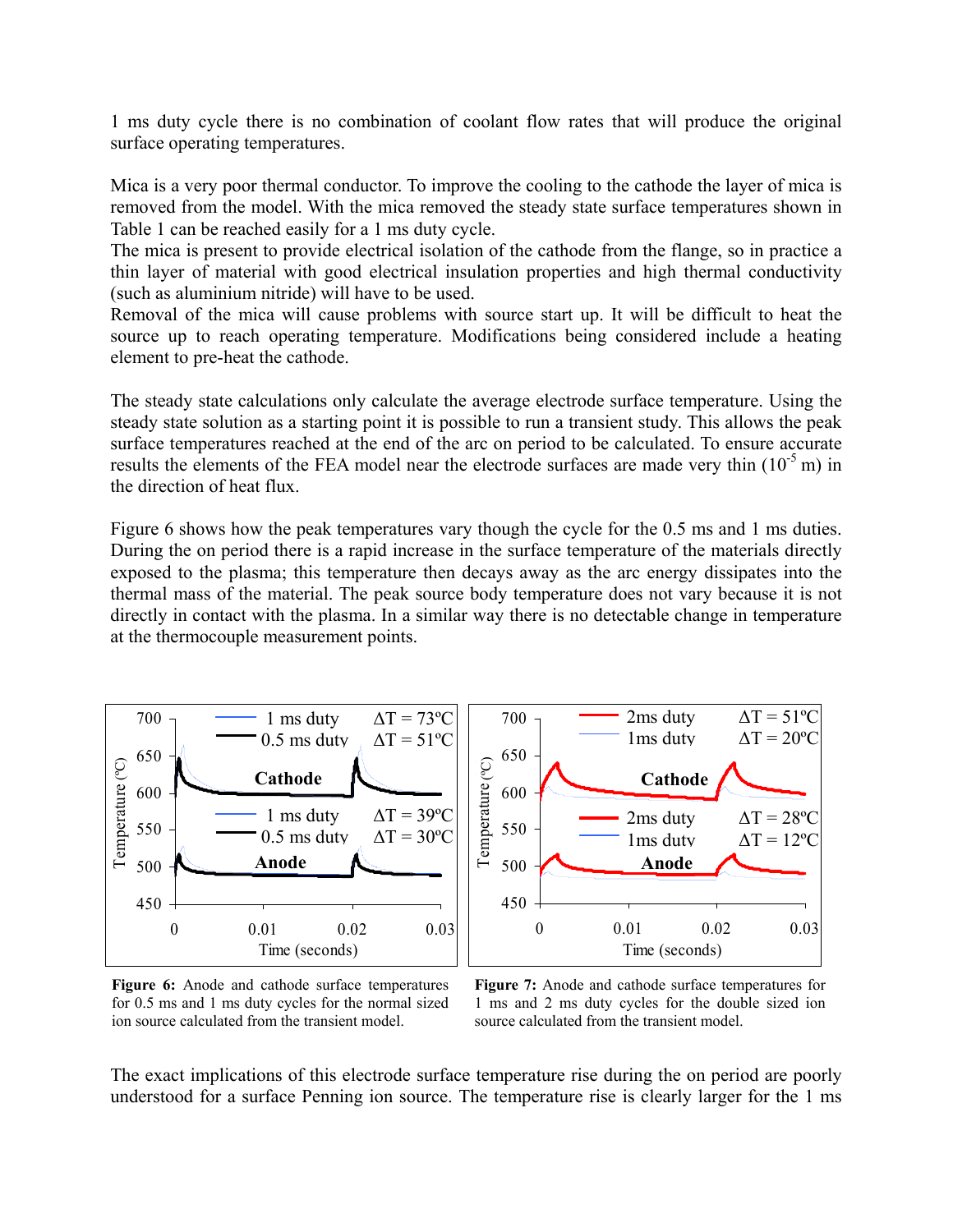duty cycle, but it is not known how this will affect the ion source operation. All that is known is that the existing source operates very well. Work is currently underway to test the ion source with a 1 ms duty cycle on the ISDR at RAL.

The electrode surface temperature rise during the on pulse cannot be mitigated with additional cooling because the energy does not have time to conduct away from the surface. The surface temperature rise is therefore mainly dependent on the power density applied by the plasma to the electrode surfaces and the length of time it is applied. The total arc power and length of time cannot be changed, therefore the electrode surface area must be increased to decrease the power density.

All linear dimensions in the model are doubled and the simulation repeated, keeping the instantaneous power at 4 kW as before. Scaling the ion source dimensions has been successfully implemented by previous researchers**[5]** at Los Alamos National Laboratory. Figure 7 shows the transient results. For a 1 ms duty cycle the surface temperature rises are significantly reduced.

In the double sized source, the duty cycle can be further increased to 2 ms and the surface temperature rises are very similar to the normal ion source for a 500 µs duty. This confirms that the surface temperature rise is largely dependant on surface power density and time. (4X duty balanced with 4X increase in surface area).

## **ELECTROMAGNETIC**

A recent paper**[6]** has described MAFIA**[7]** modeling of the extraction region of the ISIS H- ion source<sup>[8,9]</sup>. This demonstrated that optimization of the beam optics should result in a significant improvement in the measured emittance of the source. The design incorporates new pole pieces for the 90° sector magnet, and a 'maximag' magnet steel tube (internal diameter 30 mm, wall thickness 5 mm) extending from 3 mm in front of the 90° plane to flush with the cold box exit. Together these should deal with fringe fields of the 90° sector magnet more effectively. In addition two new extraction geometries were specified: one a terminated version of the standard ISIS extraction geometry and the other a Pierce geometry**[10]**. Figure 8. All of these new components have now been manufactured and tested on the ISDR.



**Figure 8:** Extraction electrodes and aperture plates for the ISIS standard geometry (centre), terminated standard geometry (left) and Pierce geometry (right).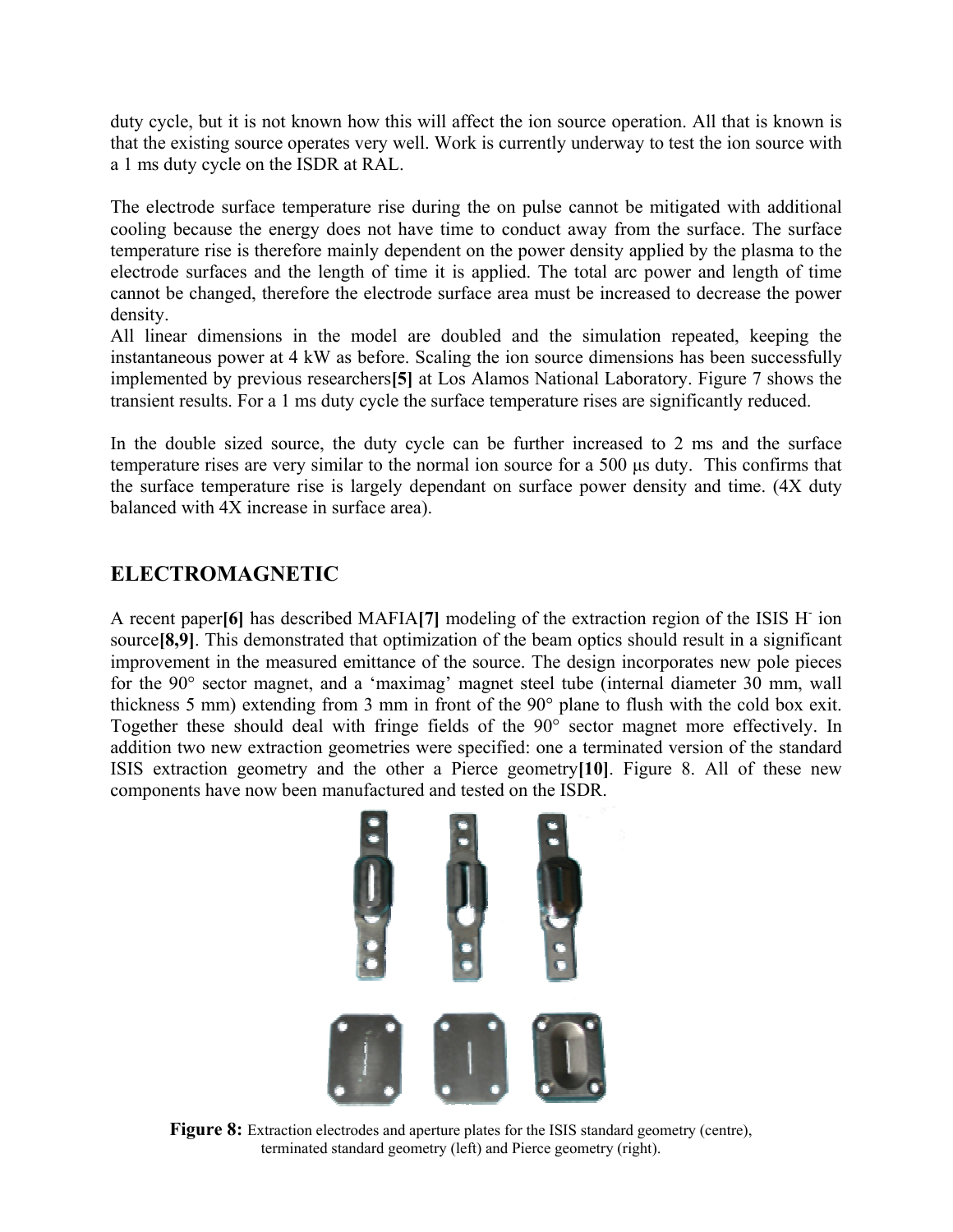Emittance scans were taken for four combinations of extract electrode geometry and pole pieces: ISIS standard geometry with old pole pieces, ISIS standard geometry with new pole pieces, terminated standard geometry with new pole pieces and Pierce geometry with new pole pieces. In each case the source parameters were kept as constant as possible, with an extract voltage of 17 kV, a beam energy of 35 keV, a pulse width of 250 µs and a beam current of between 45 and 55 mA. Previous experiments on the ISDR**[1]** have shown that there is very little space charge compensation in the diagnostics chamber when the pressure (of  $1.7\times10^{-5}$  mbar) is determined solely by the transmission of  $H_2$  from the ion source chamber. The introduction of Kr as a buffer gas has been shown to provide space charge compensation and improve the emittance measurements. To investigate this effect further in the present measurements Kr was introduced into the diagnostics chamber to raise the combined pressure of  $H_2$  and Kr to levels of 2.2×10<sup>-5</sup> mbar,  $4.0\times10^{-5}$  mbar and  $1.0\times10^{-4}$  mbar. The results are shown in Table 2, where all values are for the normalized rms emittance in  $\pi$ mm mrad.

|                 | H2                  | $H2+Kr$               | $H2+Kr$                            | $H2+Kr$                            |
|-----------------|---------------------|-----------------------|------------------------------------|------------------------------------|
|                 | $(1.7\times10-5)$   | $(2.2 \times 10 - 5)$ | $(4.0 \times 10 - 5 \text{ mbar})$ | $(1.0 \times 10 - 4 \text{ mbar})$ |
|                 | mbar)               | mbar)                 |                                    |                                    |
| Standard        | $\epsilon H = 0.97$ | $\epsilon$ H = 0.99   | εH no measurement                  | no                                 |
| Geometry        | $\epsilon V = 0.94$ | $\epsilon V = 0.84$   | $\epsilon V = 0.91$                | measurements                       |
| Old Pole Pieces |                     |                       |                                    |                                    |
| <b>Standard</b> | $\epsilon H = 0.97$ | $E = 0.91$            | $\epsilon H = 0.92$                | $\epsilon H = 0.83$                |
| Geometry        | $\epsilon V = 0.90$ | $\epsilon V = 0.92$   | $\epsilon V = 0.90$                | $\epsilon V = 0.72$                |
| New Pole Pieces |                     |                       |                                    |                                    |
| Terminated      | $\epsilon H = 0.91$ | $\epsilon$ H = 0.85   | $\epsilon$ H = 0.82                | $\epsilon$ H = 0.77                |
| <b>Standard</b> | $\epsilon V = 0.98$ | $\epsilon V = 0.97$   | $\epsilon V = 1.06$                | $\epsilon V = 0.97$                |
| New Pole Pieces |                     |                       |                                    |                                    |
| Pierce Geometry | $\epsilon H = 0.73$ | $\epsilon$ H = 0.72   | $\epsilon H = 0.71$                | $\epsilon$ H = 0.62                |
| New Pole Pieces | $\epsilon V = 0.80$ | $\epsilon V = 0.83$   | $\epsilon V = 0.79$                | $\epsilon V = 0.73$                |

**Table 2:** Emittance values for the four combinations of extract electrode and pole pieces with varying pressures of Kr in the diagnostics chamber. All values are for normalized rms emittance in πmm mrad during a 10 µs interval 150 µs into the 250 µs pulse, with an extract voltage of 17 kV, beam energy of 35 keV and a beam current of between 45 and 55 mA.

The emittances in both planes display the general trend that the values get smaller with each successive geometry refinement and the introduction of more Kr, but this is not always the case. For instance replacing the ISIS standard geometry extraction electrode with the terminated standard leads to an increase in the vertical emittance values. However, it can be seen that overall the worst values are those for the ISIS standard geometry and old pole pieces with no introduction of Kr (worst case, shaded orange in Table 2) and the best values are those for the Pierce geometry and new pole pieces with Kr introduced to  $1.0 \times 10^{-4}$  mbar (best case, shaded green in Table 2). Figure 9 shows the worst case. It is immediately obvious that the spatial extents of ≈±50 mm in both the horizontal and vertical planes justify the modification of the emittance scanners to scan over a wider range. Indeed there is evidence that previous emittance measurements quoted for the ISDR**[1]** may have been too small because the edges of the beam were being missed. Figure 10 shows the best case. The spatial extent of the beam in the horizontal plane has been reduced to  $\approx \pm 30$  mm, and in this plane the beam displays three distinct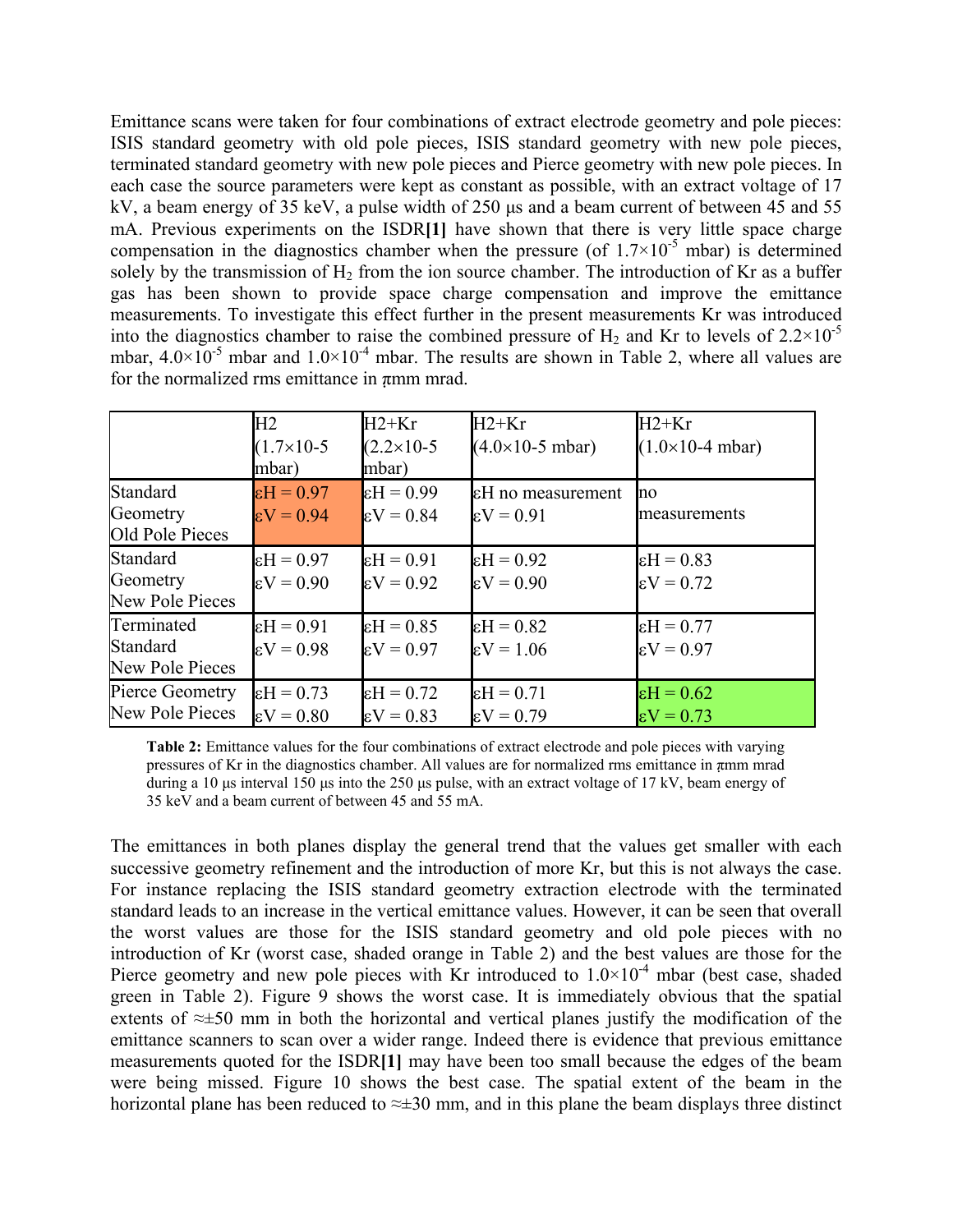peaks. This structure is evident in all of the scans taken with the Pierce geometry, irrespective of the amount of Kr, and is taken to be indicative of a slight overfocusing in the horizontal plane of the extract electrode. This will be investigated at a later date by reducing the angle of the recess in the Pierce geometry aperture plate (see Figure 8). In the vertical plane the beam is asymmetric, and has been positioned to maximize the charge on axis, but again covers a range of  $\approx \pm 60$  mm. The asymmetry of the vertical profiles in both the best and worst cases may be evidence that there is not an even distribution of charge across the slit in the aperture plate when the ions are extracted. Examination of many used ion source cathodes has shown erosion concentrated towards the area where Cs is fed through the anode into the source. If this is a consequence of the plasma being localized near the Cs feed this could well result in an asymmetry in the vertical plane. A new Cs delivery system, which should give a more even plasma distribution has been designed and manufactured, and awaits testing on the ISDR. Although the changes in normalized rms emittance values (from εH = 0.97, εV = 0.94 πmm mrad in the worst case to εH = 0.62, εV = 0.73 πmm mrad in the best case) are not as dramatic as those predicted by MAFIA modeling**[6]**, there is still a marked improvement in both the horizontal and vertical planes as a result of the Pierce geometry, new pole pieces and the introduction of Kr. It is hoped that future refinements of the extraction geometry and Cs delivery system will improve the situation still further.



horizontal emittance (Pierce & Kr) 35keV 100 50 x' (mrad)  $\mathbf{0}$  $-50$  $-100$ <sub>-60</sub>  $-40$  $\overline{20}$ 40  $60$  $-20$  $\Omega$  $x$  (mm) vertical emittance (Pierce & Kr) 35keV 100 50 y' (mrad)  $-100 - 60$  $-20$  $40$  $-40$ 20 60 0  $y$  $(mm)$ 

**Figure 9:** ISDR horizontal and vertical emittance plots for the ISIS standard geometry and old pole pieces with no introduction of Kr.

.

**Figure 10:** ISDR horizontal and vertical emittance plots for the Pierce geometry and new pole pieces with Kr introduced to raise the diagnostics chamber pressure to  $1\times10^{-5}$ mbar.